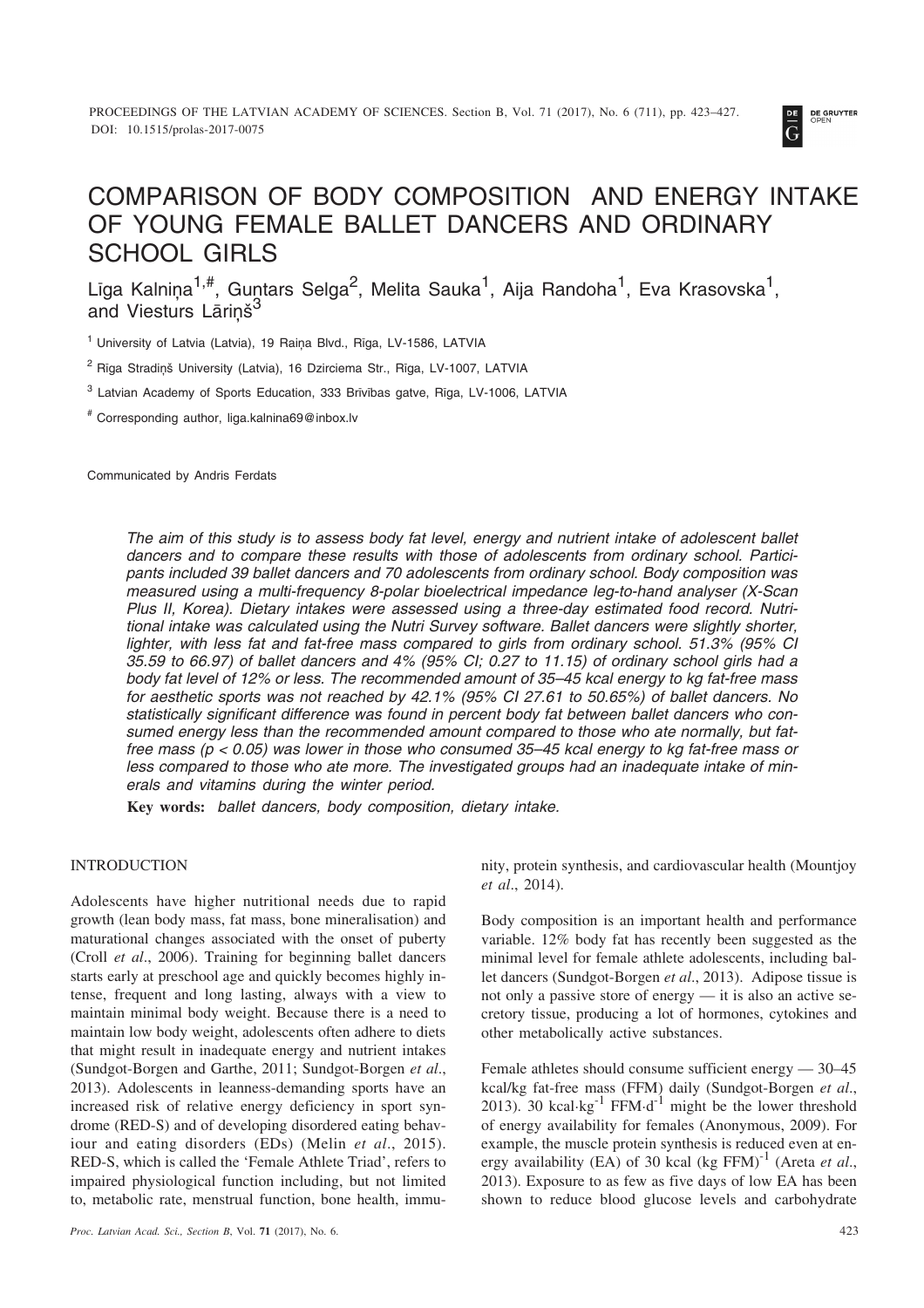availability, suppress the pulsatility of gonadotropinreleasing hormone, reduce hypothalamic-pituitary-axis hormones (such as triiodothyronine and estrogen), and elevate cortisol levels (Loucks and Thuma, 2003). Typical consequences of persistent energy deficiency with or without an ED are reproductive dysfunction, and deficiency/suboptimal status of micronutrients such as iron and calcium (Nattiv *et al*., 2007; Rauh *et al*., 2010; Rickenlund *et al*., 2005).

The aim of this study was to assess body fat level, energy and nutrient intake of adolescent ballet dancers and to compare these results with those of a control group — adolescents from ordinary school.

## MATERIALS AND METHODS

**Participants.** Taking into account that the physiological demands during ballet training and performances are comparable to those in other aesthetic sports, ballet dancers were, for the purpose of this study, regarded as athletes. Thirtynine female ballet dancers (median age 13 years, range 12–14) and seventy female respondents from ordinary school as controls (median age 14 years, range 13–15) were selected for the study. All ballet dancers were from the Rîga Choreography School and had been actively training for at least three years (mean  $\pm$  SD; 5.84  $\pm$  2.39 years). Training volume at the time of study was  $24.42 \pm 3.42$  h/week. Controls reported no history of participation in competitive sports and were not excluded if they participated in recreational sports (mean recreational physical activity duration  $3 \pm 2$  h/week). None of the participants reported dieting at the time of the study.

**Ethical approval.** The study was conducted in accordance with the ethical standards laid down in the 1964 Declaration of Helsinki ( $6<sup>th</sup>$  revision 2008). The study was approved by the Rīga Stradiņš University Ethics Committee. Participation was voluntary, based on willingness and written applications by the administrations of the respective sport organisation. After having fully informed the girls and their parents about the study and its aim, informed consent was obtained from both the participants and their parents.

**Body composition.** Height was measured to the nearest 1 cm with an ultrasonic height meter (UHM-101, Korea) with children standing with bare feet. Body mass and total body fat were measured using a multi frequency 8-polar bioelectrical impedance leg-to-hand analyser (BIA) (X-Scan Plus II, Korea). The subjects were required to adhere to standard BIA testing guidelines, given in the manufacturer's manual, and the subjects were measured in light clothes. All measurements were performed when the athletes were in a normal rehydrated status.

**Food intake.** Dietary intakes were assessed using three-day estimated food record, completed by the interviewer by asking about the food eaten in the previous day and using picture series for the estimation of the portion sizes consumed. Dietary intakes were assessed over two non-consecutive weekdays and one weekend day. Nutritional intake was calculated using Nutri Survey software (English version of the German software (EBISpro).

**Statistics.** Anthropometric and body composition characteristics and daily nutrient intakes were computed as the mean and standard deviation (SD). Daily nutrient intake variables were subjected to analysis of variance (one-way ANOVA) between the control group (ordinary school adolescents) and the study group (ballet dancers), also confidence intervals (CI) were calculated. All calculations were performed using SPSS v.22.0 software for Windows. The significance level was set at *p* < 0.05.

## RESULTS

**Body composition.** Anthropometric characteristics and body composition of the assessed groups are shown in Table 1. All anthropometric and body composition parameters differed significantly among the investigated groups as well as in the group of 13 years olds ( $p \le 0.001$ ), which consisted of more participants (16 ballet dancers and 17 participants from the control group). Ballet dancers were slightly shorter, lighter, with less fat and fat-free mass compared to girls from ordinary school in the same age period. Considering the 12% level for body fat (%BF) for aesthetic sports as critical (Sundgot-Borgen *et al*., 2013), half of ballet dances were too lean for healthy growth and performance. 51.3 % (95% CI 35.59 to 66.97) of ballet dancers and  $4\%$  (95% CI 0.27 to 11.15) of ordinary school girls had inadequate body fat level. These results differed significantly between the study groups ( $p \le 0.001$ ). According to the National Scale, %BF for the respective age in young athletes (Kalnina *et al*., 2015) was very low (under the 20 percentile) in 71.79% (95% CI 57.76 to 85.91) of ballet dancers and 22.86% (95% CI 13.02 to 32.70) of girls from the control group %BF. The results differed significantly between the study groups ( $p \le 0.001$ ).

**Intake of energy and macronutrients.** Reported energy and macronutrient intakes are shown in Table 2. The total intake of energy ( $p < 0.001$ ), proteins ( $p < 0.001$ ), carbohydrates ( $p < 0.001$ ) and fat ( $p < 0.05$ ) were lower in ballet dancers compared to the control group. Calculating energy intake to weight (kg), the control group consumed even less

Table 1

| ANTHROPOMETRIC AND BODY COMPOSITION CHARACTERIS- |  |  |
|--------------------------------------------------|--|--|
| TICS OF YOUNG FEMALE BALLET DANCERS AND FEMALES  |  |  |
| FROM AN ORDINARY SCHOOL (mean ± SD)              |  |  |

| Parameters         | <b>Ballet</b> dancers<br>$n = 39$ | Controls<br>$n = 70$ |
|--------------------|-----------------------------------|----------------------|
| Height (cm)        | $156.23 \pm 8.41$                 | $166.74 \pm 6.11$    |
| Weight (kg)        | $40.14 \pm 7.69$                  | $59.48 \pm 10.94$    |
| Fat mass (kg)      | $5.18 \pm 2.52$                   | $14.38 \pm 6.39$     |
| % body fat         | $12.43 \pm 3.87$                  | $23.13 \pm 6.38$     |
| Fat-free mass (kg) | $34.95 \pm 5.64$                  | $45.11 \pm 5.11$     |

 $p$  (between the groups) =  $0.000$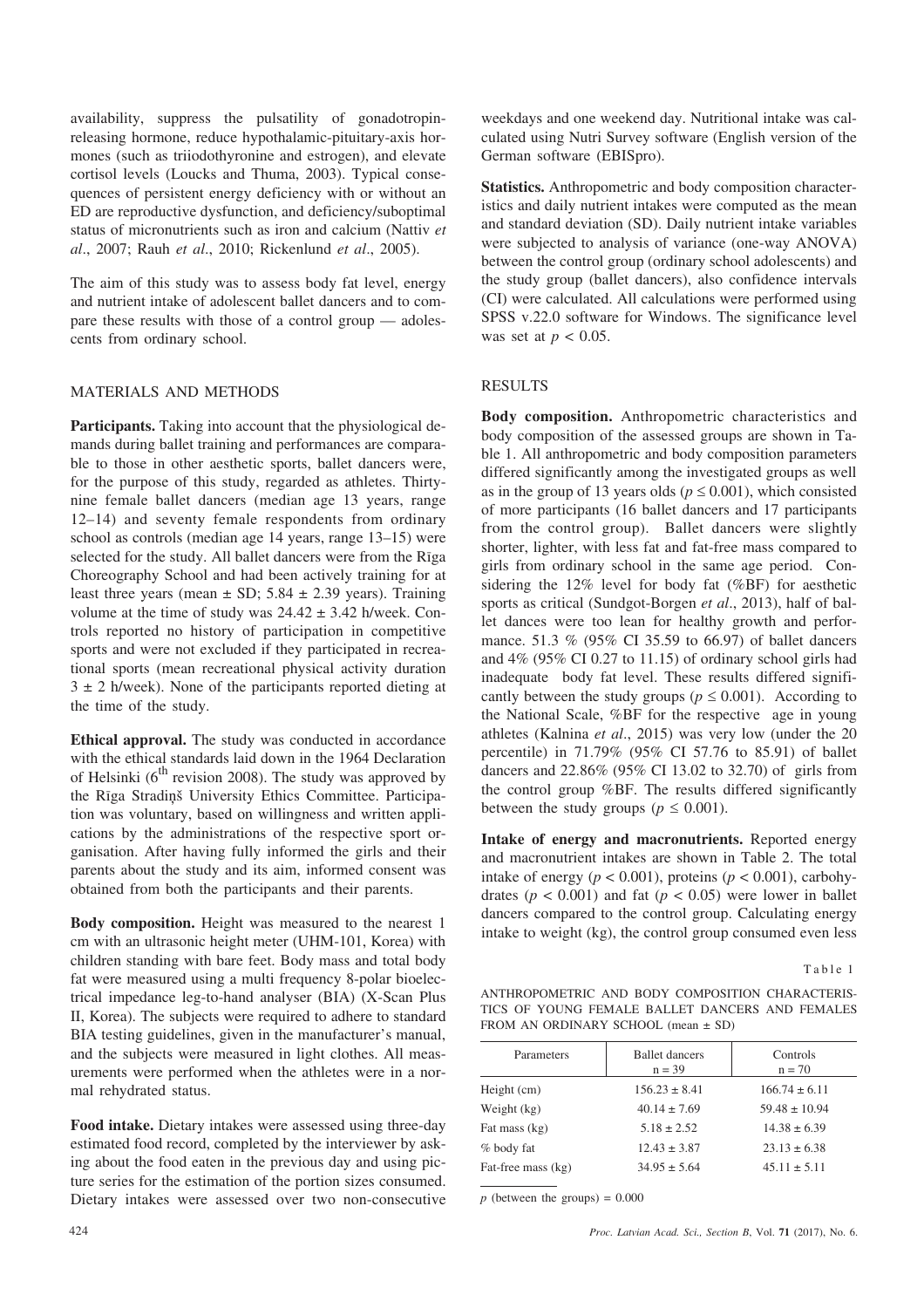DAILY INTAKES OF ENERGY, MACRONUTRIENTS, FIBRE, AND ENERGY-SOURCE DISTRIBUTION OF YOUNG FEMALE BALLET DANCERS AND FEMALES FROM AN ORDINARY SCHOOL (mean ± SD)

| Measurements                           | Controls<br>$n = 70$ | <b>Ballet</b> dancers<br>$n = 39$ | $p$ (between<br>the groups |
|----------------------------------------|----------------------|-----------------------------------|----------------------------|
| Energy (kcal)                          | $1700.41 \pm 369.48$ | $1306.21 \pm 288.67$              | 0.00                       |
| Energy (kcal/kg<br>weight)             | $29.81 \pm 9.40$     | $33.86 \pm 10.75$                 | 0.043                      |
| Energy (kcal/kg fat<br>free-mass)      | $38.32 \pm 10.06$    | $38.49 \pm 11.53$                 | 0.936                      |
| Water $(g)$                            | $934.85 \pm 360.32$  | $991.57 \pm 499.05$               | 0.497                      |
| Proteins (g)                           | $87.62 \pm 31.39$    | $47.10 \pm 16.18$                 | 0.000                      |
| Proteins (g/kg)<br>weight)             | $1.55 \pm 0.78$      | $1.22 \pm 0.50$                   | 0.190                      |
| Proteins (g/kg fat<br>free mass)       | $1.99 \pm 0.89$      | $1.39 \pm 0.55$                   | 0.000                      |
| Fat $(g)$                              | $51.96 \pm 9.53$     | $45.69 \pm 13.26$                 | 0.005                      |
| Fat (g/kg weight)                      | $0.90 \pm 0.23$      | $1.17 \pm 0.43$                   | 0.000                      |
| Fat (g/kg fat-free<br>mass)            | $1.16 \pm 0.24$      | $1.34 \pm 0.46$                   | 0.011                      |
| Carbohydrates $(g)$                    | $219.61 \pm 46.68$   | $174.56 \pm 56.34$                | 0.000                      |
| Carbohydrates (g/kg)<br>weight)        | $3.84 \pm 1.35$      | $4.53 \pm 1.83$                   | 0.027                      |
| Carbohydrates (g/kg)<br>fat-free mass) | $4.94 \pm 1.18$      | $5.15 \pm 2.01$                   | 0.539                      |
| Fibre $(g)$                            | $14.57 \pm 3.54$     | $13.03 \pm 5.2$                   | 0.071                      |
| Fibre (g/kg weight)                    | $0.25 \pm 0.007$     | $0.34 \pm 0.16$                   | 0.000                      |
| (g/kg fat free mass)                   | $0.33 \pm 0.08$      | $0.38 \pm 0.18$                   | 0.025                      |
| % kilocalories from                    |                      |                                   |                            |
| protein                                | $20.66 \pm 5.08$     | $14.47 \pm 3.53$                  | 0.000                      |
| carbohydrates                          | $51.10 \pm 5.81$     | $53.08 \pm 98.87$                 | 0.162                      |
| fat                                    | $28.02 \pm 4.36$     | $31.76 \pm 7.38$                  | 0.001                      |
|                                        |                      |                                   |                            |

than ballet dancers ( $p < 0.05$ ) but the energy to fat-free mass was similar. The recommended amount of 35–45 kcal energy to kg fat-free mass for aesthetic sports was not reached in 42.1% (95% CI 27.61 to 50.65) of ballet dancers. Regarding energy intake to kg FFM in adolescents from ordinary school, 39.1% (95% CI 26.4 to 57.83) consumed energy less than 35–45 kcal, which did not differ significantly in the ballet dancer group ( $p > 0.05$ ) who underwent intensive physical activity. Ballet dancers consumed more fat  $(p < 0.001)$  and carbohydrates  $(p < 0.05)$  to weight (kg), than the control group but both consumed the same amount of proteins ( $p > 0.05$ ). Regarding FFM (kg), which in our opinion could be more accurate, both groups consumed the same amount of carbohydrates ( $p > 0.05$ ), and ballet dancers consumed slightly more fat  $(p < 0.05)$  and less proteins  $(p < 0.001)$  compared to the control group.

The mean intake of energy and all macronutrients of ballet dancers who consumed less than 35 kcal/kg FFM was significantly lower than those consuming 35–45 or more kcal/kg FFM  $(p < 0.001)$ . The mean weight and body mass index (BMI) were less for those who consumed less than 35 kcal/kg FFM  $(p < 0.05)$ . No statistically significant difference was found in %BF or FM (mean %BF 13.7  $\pm$  3.7 vs.

11.4  $\pm$  3.7;  $p > 0.05$ ) or fat mass index (FMI), while FFM  $(p < 0.05)$  and fat free mass index (FFMI)  $(p < 0.001)$  were lower in the group consuming 35–45 or less kcal/kg fat-free mass.

**Intake of minerals and vitamins.** The mean of daily intake of minerals and vitamins are shown in Tables 3 and 4. The total daily intake of minerals and vitamins in ballet dancers was less than in the control group.

Analysing the mean intake of minerals, both groups consumed less than amounts recommended for their age and gender. Ballet dancers consumed less minerals compared to the girls from ordinary school, especially potassium, calcium, phosphorus and iron ( $p < 0.001$ ).

Comparing ballet dancers who consume less than 35 kcal /kg FFM (group I) and those consuming more than 35–45 kcal/kg FFM (group II), the daily intake of all minerals except Na was less for group I, and the difference was statistically significant ( $p < 0.05$ ) especially for P and Zn ( $p <$ 0.001). The daily intake of minerals did not differ statistically significantly between groups who had less or more than 12% of body fat  $(p > 0.05)$ .

Analysing the mean intake of vitamins, ballet dancers consumed less vitamin E and vitamin  $B_2$  and  $B_6$  compared to the control group ( $p < 0.001$ ). During the winter period, both investigated groups may be at risk of deficiency of specific vitamins, especially vitamins A, E, and B.

# DISCUSSION

We investigated adolescents from the Rîga Choreography School and one ordinary school in Rîga to assess nutritional status (% BF and FFM) and food intake during the winter period.

Given the biological changes occurring in female athletes during adolescence, it is important to remember that the body of a young growing athlete often develops in a direction against the paradigm of the athlete's sport, especially in women and where the sport demands being as lean as possible (Sundgot-Borgen *et al*., 2013). The current study showed that young ballet dancers had significantly lower anthropometric and body composition than that of the control group. Half of the ballet dancers had %BF under the recommended level (12%) and for 41% the daily intake of energy (35–45 g/kg FFM) was inadequate. It seems that pressure for leanness to our ballet dancers was quite high and against the direction of normal biological changes. The mean  $%BF$  (mean  $\pm$  SD) was slightly lower for ballet dancers than in a study conducted in Croatia (12.4%  $\pm$  3.8) vs. 17.4% ± 4.7%) for the same age group (Soric *et al*., 2008).

We found that ballet dancers who ate less than recommended in order to maintain the minimum weight and dieting, did not have a reduced level of fat but had a reduced level of fat free mass or mainly muscle mass. Therefore,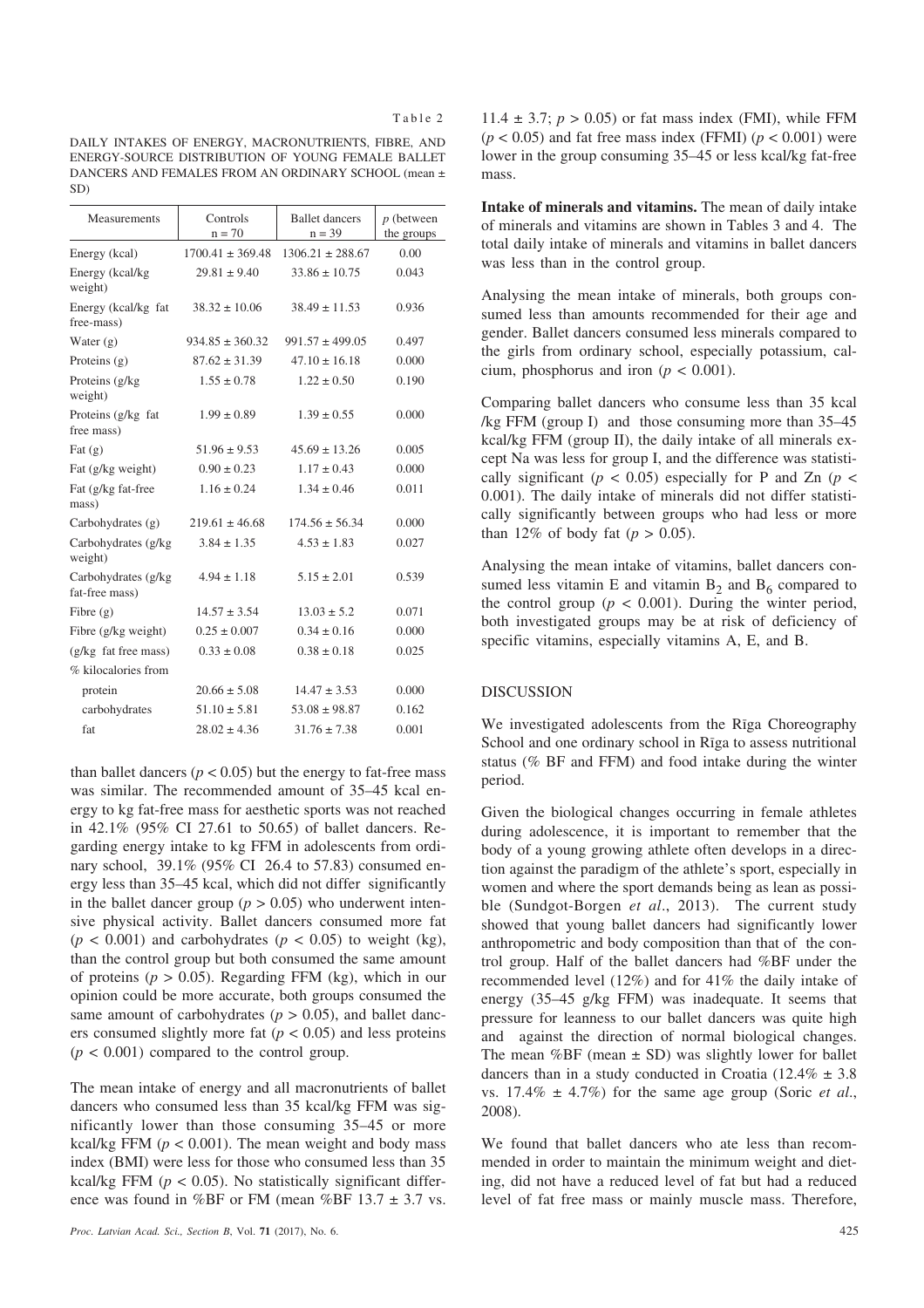#### DAILY MINERAL INTAKES (mean ± SD)

|                    |                                                | <b>Ballet</b> dancers<br>$n = 39$ |                                        | Controls<br>$n = 70$ |                                         |                                  |
|--------------------|------------------------------------------------|-----------------------------------|----------------------------------------|----------------------|-----------------------------------------|----------------------------------|
| Mineral            | Recommended*                                   | mean $\pm$ SD                     | $%$ (CI) of group<br>below recommended | $mean \pm SD$        | $\%$ (CI) of group<br>below recommended | $p$ (mean between<br>the groups) |
| Sodium (mg)        | $1800$ (age $11-14$ )<br>$2200$ (age $15-18$ ) | $1725.35 \pm 766.36$              | 35.90<br>$(20.84 - 50.96)$             | $1932.93 \pm 771.42$ | 24.29<br>$(14.24 - 34.34)$              | 0.180                            |
| Potassium (mg)     | $3000$ (age $11-14$ )<br>$3700$ (age $15-18$ ) | $1729.31 \pm 456.67$              | 100                                    | $2204.35 \pm 561.29$ | 100                                     | 0.000                            |
| Calcium $(mg)$     | 1200                                           | $512.47 \pm 250.92$               | 97.44<br>$(92.48 - 102.40)$            | $584.64 \pm 292.78$  | 98.57<br>$(95.79 - 101.35)$             | 0.198                            |
| Magnesium (mg)     | 350                                            | $207.50 \pm 86.87$                | 94.87<br>$(87.95 - 101.79)$            | $235.15 \pm 58.31$   | 95.71<br>$(90.74 - 100.39)$             | 0.050                            |
| Phosphorus (mg)    | 1200                                           | $775.43 \pm 217.01$               | 100                                    | $1028.94 \pm 279.02$ | 78.57<br>$(68.96 - 88.18)$              | $\theta$                         |
| Iron $(mg)$        | $12$ (age $11-14$ )<br>15 (age $15-18$ )       | $8.14 \pm 2.53$                   | 64.10<br>$(87.95 - 101.70)$            | $9.90 \pm 2.19$      | 97.14<br>$(93.24 - 101.40)$             | $\mathbf{0}$                     |
| $\text{Zinc}$ (mg) | $12$ (age $11-14$ )<br>$14$ (age $15-18$ )     | $5.81 \pm 1.99$                   | 84.62<br>$(73.30 - 93.94)$             | $9.77 \pm 3.23$      | 38.57<br>$(27.17 - 49.97)$              | $\mathbf{0}$                     |

\* Recommended energy and nutrient intake for Latvian population (approved by Ministry of Health of the Republic of Latvia in 2008)

## DAILY VITAMIN INTAKE

Table 4

| Vitamin                      | Recommended*                                 | <b>Ballet</b> dancers<br>$n = 39$ | $\%$ (CI) of group<br>below recommended | Controls<br>$n = 70$ | $\%$ (CI) of group<br>below recommended | $p$ (mean between<br>the groups) |
|------------------------------|----------------------------------------------|-----------------------------------|-----------------------------------------|----------------------|-----------------------------------------|----------------------------------|
|                              |                                              | mean $\pm$ SD                     | $% (95\% Cl)$                           | $mean \pm SD$        | $% (95\% \text{ Cl})$                   |                                  |
| Vitamin A $(\mu g)$          | 1000                                         | $634.19 \pm 407.09$               | 89.74<br>$(80.22 - 99.26)$              | $744.84 \pm 362.41$  | 75.71<br>$(65.66 - 85.76)$              | 0.149                            |
| $\beta$ -Carotene ( $\mu$ g) |                                              | $2.60 \pm 2.17$                   |                                         | $2.02 \pm 1.64$      |                                         | 0.123                            |
| Vitamin $E$ (mg)             | $10$ (age $11-14$ )<br>$12$ (age $15-18$ )   | $3.38 \pm 2.07$                   | 100                                     | $9.24 \pm 4.71$      | 77.14<br>$(67.3 - 86.98)$               | 0.000                            |
| Vitamin $B1$ (mg)            | 1.2                                          | $1.03 \pm 0.65$                   | 28.20<br>$(14.08 - 42.32)$              | $1.12 \pm 0.41$      | 45.71<br>$(11.67 - 57.38)$              | 0.399                            |
| Vitamin $B2$ (mg)            | $1.5$ (age $11-14$ )<br>1.6 (age $15-18$ )   | $0.93 \pm 0.34$                   | 89.74<br>$(80.22 - 99.26)$              | $1.18 \pm 0.37$      | 80.00<br>$(70.63 - 89.37)$              | 0.001                            |
| Vitamin $B6$ (mg)            | $1.7$ (age $11-14$ )<br>$2.0$ (age $15-18$ ) | $0.92 \pm 0.49$                   | 97.43<br>$(92.46 - 102.4)$              | $1.45 \pm 0.42$      | 77.14<br>$(67.3 - 86.98)$               | 0.000                            |
| Folic acid $(\mu g)$         | $150$ (age $11-14$ )<br>$200$ (age $15-18$ ) | $207.10 \pm 113.13$               | 25.64<br>$(11.94 - 39.34)$              | $172.97 \pm 74.21$   | 52.85<br>$(41.16 - 64.54)$              | 0.060                            |
| Vitamin $C$ (mg)             | $75$ (age $11-14$ )<br>$100$ (age $15-18$ )  | $86.84 \pm 40.95$                 | 38.46<br>$(23.19 - 53.73)$              | $79.68 \pm 44.06$    | 61.42<br>$(50.02 - 72.82)$              | 0.407                            |

\* Recommended energy and nutrient intake for Latvian population (approved by Ministry of Health of the Republic of Latvia in 2008)

these young adolescent ballet dancers were under the risk of development of RED-s (or Athlete triad). In order to maintain leanness and dieting, these 40% of ballet dancers reduced muscle mass without reducing fat mass (and without improving body shape). It means they were not only at health risk, but also at risk of decreased performance and with great possibility in future to be asked to leave this profession at all. Findings from this study corresponds to the literature (Bernadot, 2012), where this kind of dieting (fasting) is mentioned as one of the greatest health risk at adolescent age.

Findings from the ordinary school showed that 4% of girls had a fat level less than 12%. Calculating their energy intake to FFM, 39% of girls had energy intake less then recommended for aesthetic sports (but they did no undergo any intensive physical activity). It seems that because of massive advertisements for being lean and talking only of the risk of too much fat, normal ordinary school girls, and not only ballet dancers, practise diets to reduce weight. According to our knowledge, there is no research on food intake in the ordinary school population calculated to FFM.

More research is needed to assess the nutritional status of adolescent ballet dancers. Research (Żuława and Pilch, 2012) has documented deficiencies in fats, fibre, minerals like K, Ca, Fe, Mg, and vitamins  $B_1$  and PP. The mean consumed energy (kcal) in that study was higher than in the